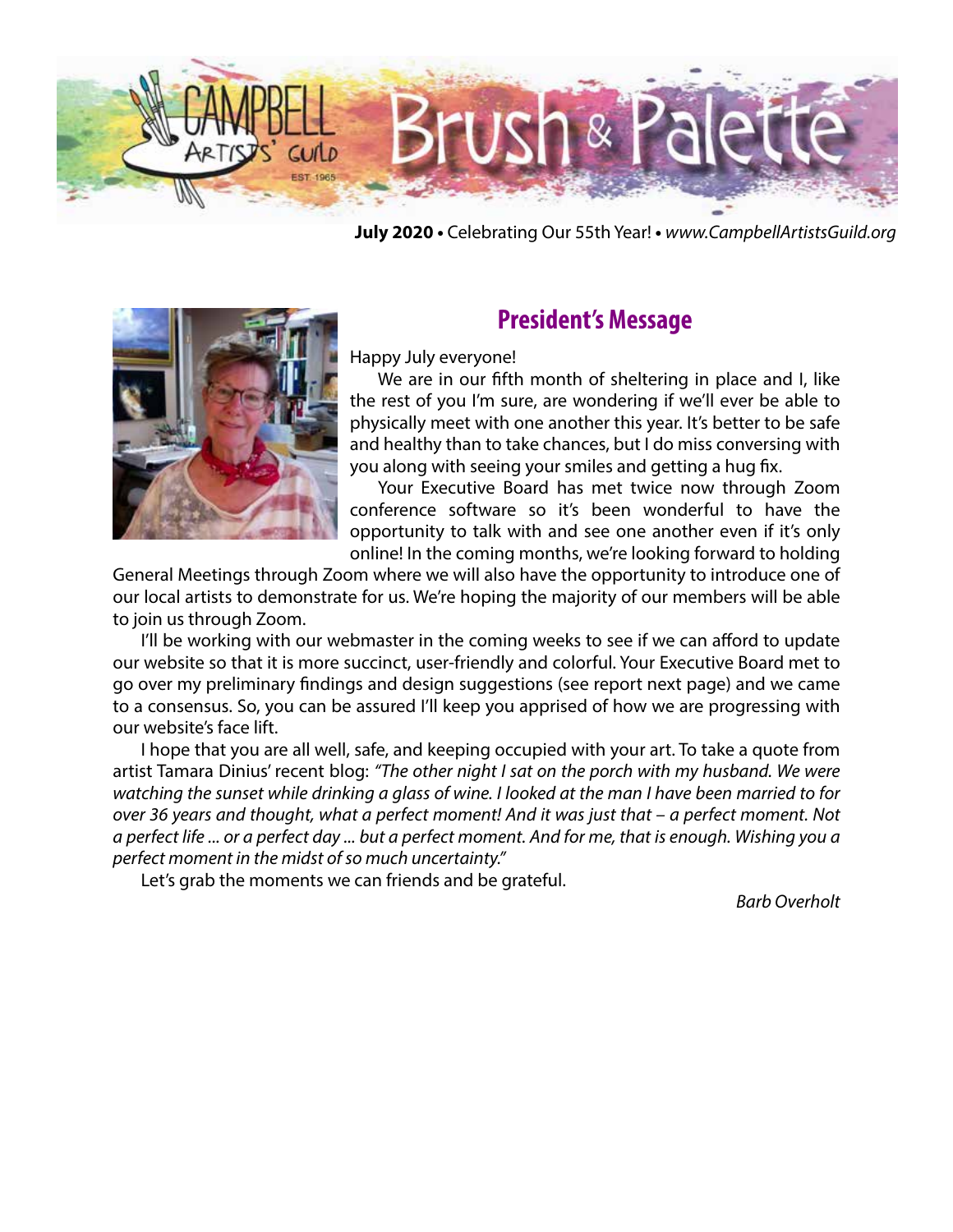

# Executive Business Meeting Minutes July 9

Our July Business Meeting was held online via Zoom conference software. Future Board meetings will be scheduled the same way until further notice. The meeting was called to order by Membership Chair Barb Overholt at 12:06 p.m. Also in attendance were: President Denis Wik, Vice-President Marlene Bird, Treasurer Sharon La Bouff, Programs Chair Mary Kahn, and Secretary Diann Klink.

#### **Exhibit Opportunity for Guild Members**

The Satellite Workplace at the Pruneyard has expressed their desire to welcome Guild artists to display artwork in their facility. Barb will investigate this possibility and determine how many artworks per artist may be submitted, and if Satellite's liability insurance covers "non-business" items. She will then send an email to the membership detailing who members should contact to make arrangements. Please note that the Guild will not assume responsibility for the artists' artwork.

#### **Updating Guild's Artists Gallery on Website**

The new artists' gallery for the website has not yet been set up. Each artist will be limited to a display of a maximum of five (5) pieces.

#### **Redesign of Guild Website**

The purpose of a redesign is to bring us up-to-date with a more attractive, more streamlined and user-friendly website, removing redundancies and unnecessary information.

#### **HOME page**

- Adding a tag line below the logo "Encouraging *the practice and appreciation of the visual arts since 1965."*
- HOME page introduces the Guild's history provides the prospective member all the information they require on attending a General Meeting, times, location, etc.
- Menus will be on left-hand side of all pages. Barb will review possible graphic designs for the menus.

#### **NEWS • MEETINGS page**

- Includes upcoming information on meeting and demonstrator, download of current newsletter and archived newsletters, and photos of demonstrators and their art.
- There are two versions of the newsletter: 1) The membership version which includes names of Guild

officers and contact information and, 2) Website download version that is void of personal contact information.

- Barb has archived the newsletter from 2008–present to an external hard drive and on CDs. It was agreed that we will keep two years of archived news online.
- Barb to check with our Webmaster to determine if there is the capability of completing an online search for a specific topic in the newsletter.

#### **MEMBERSHIP page**

- Slide show of past events may include annual art show receptions, meeting demonstrators, events and parties.
- Everything a potential artist needs to know about membership is on this page.

#### **ARTISTS GALLERY page**

- Searching for a particular artist may be done by either clicking on the artwork image or on the alphabetical listing if someone wants to view a specific artist's work.
- A brief biography of each artist will also be included along with a slide show of their art.

#### **CONTACT US • FORMS page**

- • Remove all names and keep the following titles: Executive Officers, Membership, and Programs (Demonstrators/Speakers).
- Yelena will change all references of "CAG" to "the Guild".
- The following PDF documents and forms may be downloaded from this page: Bylaws, Membership Application, Speaker/Demonstrator Engagement Form, Check Request Form, Purchase Authorization Request Form.

*Continued next page*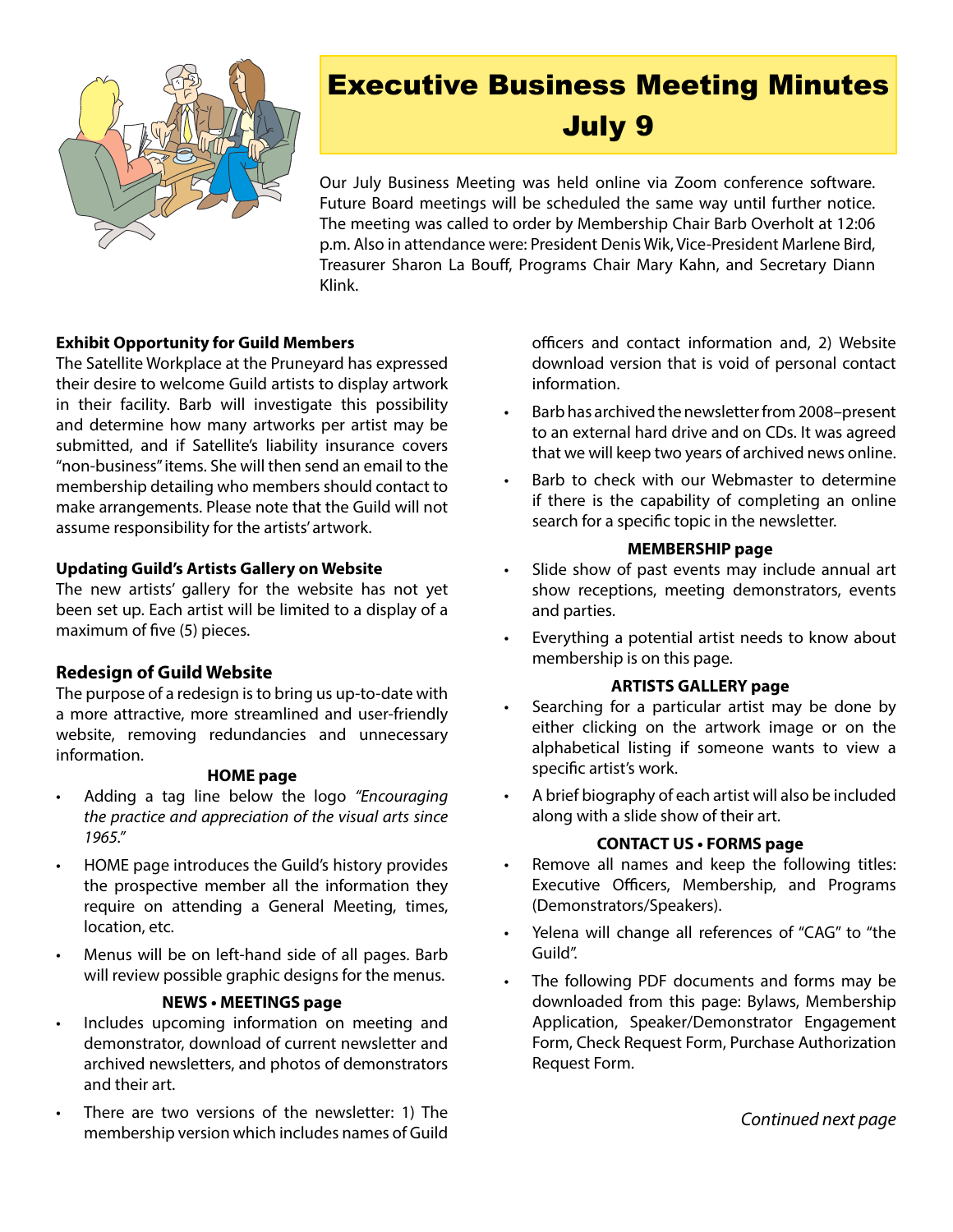#### **ART RESOURCES page**

- • Local and online art resources and workshops will be combined. Descriptions will be shortened by paraphrasing and limited to one sentence each.
- Barb plans to list all of the resources that are currently featured on the website and check the validity of the classes/workshops.

#### **EVENTS page**

Besides advertising on the HOME page, this is also where the Annual Art Show will be announced. A slide show of photos from the previous receptions and gallery will be available, as well as a disclaimer on the cancellation of 2020's art show and our upcoming art show through Triton.

#### **Triton's Virtual Slide Show of the Guild's 2020 Annual Art Show**

Due to Triton's current online auction, we surmise they have been too busy to respond to Barb's inquiries about the Guild's slide show. After the auction is over, we are hoping they will move forward with their offer.

#### **Future Guild Membership Meetings**

Barb will look into creating a Zoom account for the Guild, and poll the membership via email on their interest in participating in a monthly Zoom meeting.

The business meeting was adjourned at 1:00 pm. *Respectfully submitted, Diann Klink, Secretary*

#### **Your Board members at work for you! Guild Business Meeting via Zoom • July 9, 2020**